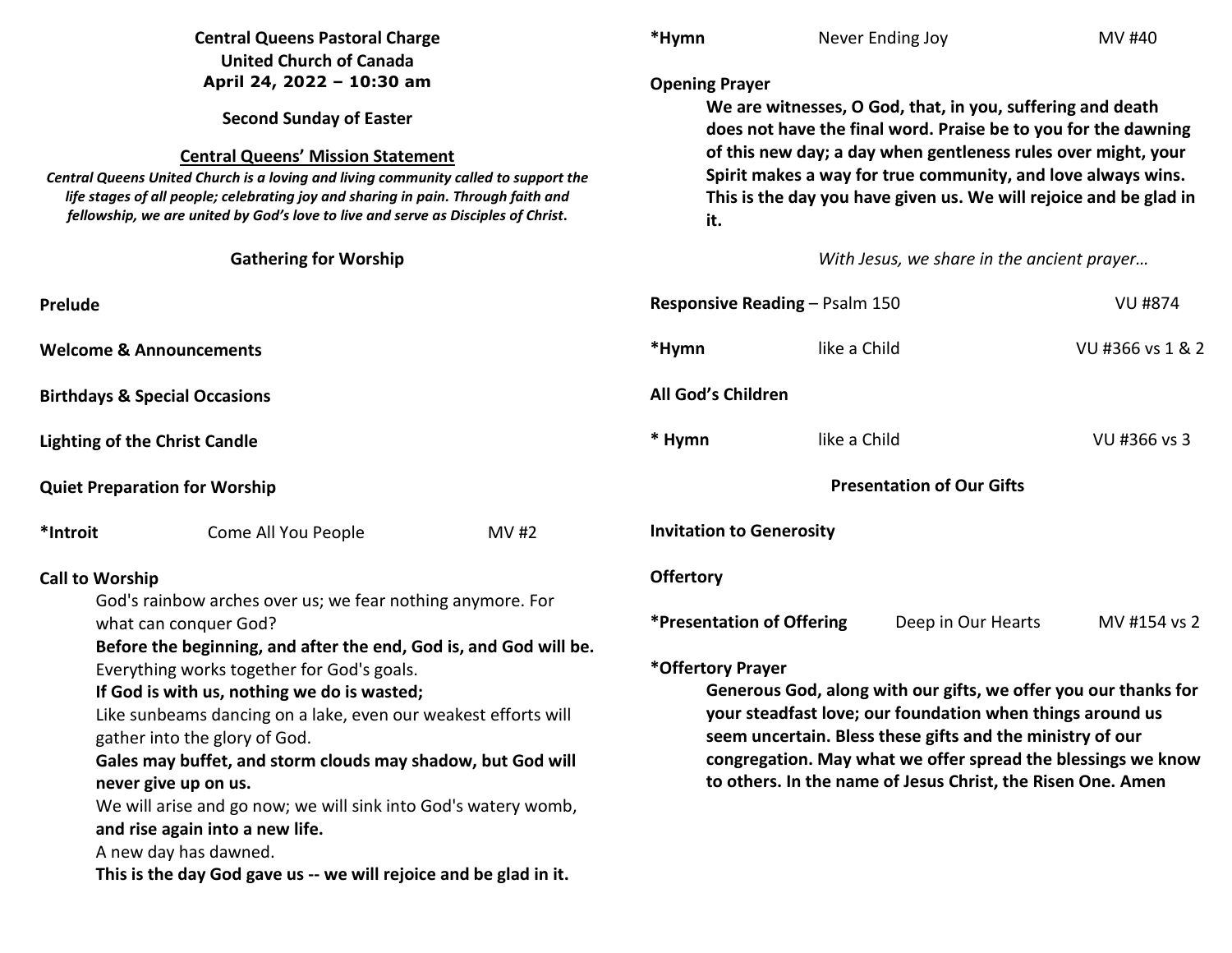| <b>Listening for the Word</b>                   |                                  |                | <b>Church Office</b>                                                                    |                                                                               |  |
|-------------------------------------------------|----------------------------------|----------------|-----------------------------------------------------------------------------------------|-------------------------------------------------------------------------------|--|
|                                                 |                                  |                | <b>Office Hours</b>                                                                     | Wednesday & Thursday                                                          |  |
| <b>Sacred Scripture</b>                         |                                  |                |                                                                                         | $9 am - 12 pm$                                                                |  |
| Acts 5:27-32                                    |                                  |                | Phone                                                                                   | 902-964-2221                                                                  |  |
| John 20:19-31                                   |                                  |                | Email                                                                                   | office@cquc.ca                                                                |  |
|                                                 |                                  |                |                                                                                         |                                                                               |  |
| Anthem                                          |                                  |                | A Warm Welcome to All - We are delighted you've joined us. May God's                    |                                                                               |  |
|                                                 |                                  |                |                                                                                         | word today strengthen your faith, inspire curiosity and learning, and         |  |
| <b>Sermon</b>                                   |                                  |                | motivate your service of others. All are welcome.                                       |                                                                               |  |
|                                                 |                                  |                |                                                                                         |                                                                               |  |
| <b>Reflective Music</b>                         |                                  |                | Study Leave - Greg will be away on study leave from tomorrow, April 25                  |                                                                               |  |
|                                                 |                                  |                | - May $2^{nd}$ . Kirk Neville will be leading us in worship next Sunday, May $1^{st}$ . |                                                                               |  |
| <b>Prayers of Thanksgiving and Intercession</b> |                                  |                |                                                                                         | Life and Work of Our Church                                                   |  |
|                                                 | <b>Responding to the Word</b>    |                |                                                                                         |                                                                               |  |
|                                                 |                                  |                |                                                                                         | Greg's Office Hours: Tuesday, Wednesday and Thursday from 9 am - 12           |  |
| *Hymn                                           | O for a Thousand Tongues to Sing | <b>VU #326</b> |                                                                                         | pm. If anyone is in the hospital or would like a visit from Greg, please call |  |
|                                                 |                                  |                |                                                                                         | him at 902-964-2291. If you wish to meet with Greg outside the                |  |
| *Benediction                                    |                                  |                |                                                                                         | scheduled hours, please call 902-964-2291 or email minister@cquc.ca           |  |
|                                                 |                                  |                | for an appointment.                                                                     |                                                                               |  |
| *Choral Benediction                             | Dance with the Spirit            | MV #156        |                                                                                         |                                                                               |  |
|                                                 |                                  |                |                                                                                         | In-Church Services: Registration is no longer required; however, masks        |  |
| <b>Postlude</b>                                 |                                  |                | are still required.                                                                     |                                                                               |  |
| * Please stand as you are able                  |                                  |                |                                                                                         |                                                                               |  |
|                                                 |                                  |                |                                                                                         | Official Board Meeting - The Official Board will be meeting today             |  |
| <b>Ministers</b>                                | All of us                        |                |                                                                                         | following the worship service. The agenda item will be COVID protocols.       |  |
| <b>Clergy</b>                                   | <b>Rev Greg Davis</b>            |                | All are welcome to attend.                                                              |                                                                               |  |
| <b>Office Hours</b>                             | Tuesday, Wednesday & Thursday    |                |                                                                                         |                                                                               |  |
|                                                 | $9 am - 12 pm$                   |                |                                                                                         | Scent-Free - "No scents makes good sense." Recognizing that some of           |  |
| Office Phone                                    | 902-964-2291                     |                |                                                                                         | our church attendees have sensitivity and/or allergic reactions to various    |  |
| minister@cquc.ca<br>Email                       |                                  |                | fragrant products. Thank you for your cooperation so that everyone can                  |                                                                               |  |
| <b>Ministry of Music</b>                        | <b>Kirk Neville</b>              |                | attend our church.                                                                      |                                                                               |  |
| Website                                         | https://cquc.ca/index.htm        |                |                                                                                         |                                                                               |  |
| Phone<br>902-786-9222                           |                                  |                | E-Transfers - Central Queens United Church is set up to accept E-                       |                                                                               |  |
| Email                                           | nevillejk@hotmail.com            |                |                                                                                         | Transfers. If you wish to give your offerings through E-Transfer, please      |  |
|                                                 |                                  |                |                                                                                         | send via email to veldabertram@gmail.com.                                     |  |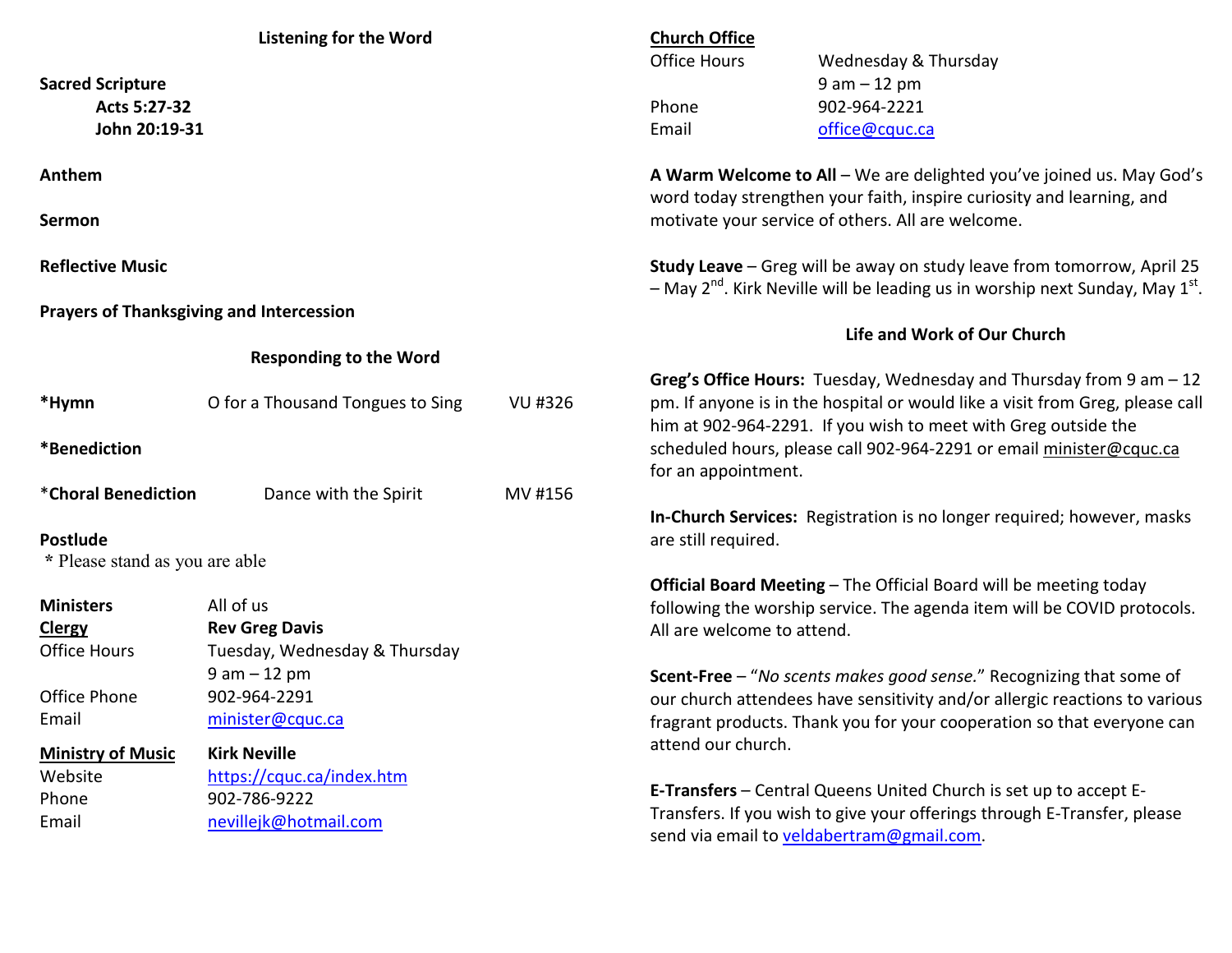**FundScrip** – The next order date will be Sunday, May  $1<sup>st</sup>$ . You can reach Janet Howes by email (jhowes1969@gmail.com) or by phone or text (902-393-1527). E-transfers accepted.

**Pop Can Pull Tabs** – Remember your pull tabs!! George Mason is collecting pop can pull tabs when are then given to the Daughters of the Nile women's organization. The funds go to the Shriners Hospital in Montreal where they are used to buy reading materials for children in the hospital. Your can tab collections can be dropped off here at the church. Thank you.

**Weekly Bulletins** can be sponsored by you in celebration or remembrance of a loved one. There is a signup sheet on the table at the back of the sanctuary. Cost is \$20.00.

**Bookworms United** – Bookworms United will meeting this Wednesday, April 27<sup>th</sup>. The book for discussion will be **Enchanted April** by Elizabeth van Arnim. The next book up for discussion is **Ashgrove Park** by K.V. Martins.

**Bulletin Deadline** – Deadline for items to be placed in the bulletin is **Wednesday** evening. Bulletin items can be emailed to office@cquc.ca.

**Camp Abby** – As the weather gets warmer, the excitement starts to grow for camping this summer. Registration is open, and many campers have already signed up. To register, please visit their website at www.campabegweit.ca and click on "Register Today". This year, they have upped their capacity to 60 campers per week. It would be amazing if 360 campers attended this summer!

A reminder that the Camp Abegweit annual meeting is tomorrow, April  $25<sup>th</sup>$ . It will be at North Bedeque United Church and will begin at 6 pm. *All charges* are asked to send a representative to gather information and pick up their packages of brochures containing the information about this year's camps. All are welcome!

## **Camp Abby** - *continued*

Upcoming dates to keep in mind:

- May 14<sup>th</sup> and 28<sup>th</sup> will be Camp open up and clean up days. More information on times and the plans to follow.
- Family Camp will be June  $24^{th}$ - $26^{th}$  and is the "kick off" to the camping season. It is filling up, so if you are thinking about attending, contact their registrar soon.

## **Community News**

**Spring Park United Church** will be holding a yard sale on Saturday, April  $30<sup>th</sup>$ , from 8:30 am – 12 pm (65 Kirkwood Dr, Charlottetown). Proceeds for the life and work of the Church.

**Fiddlers' Sons at Park Royal United Church** – Award winning Prince Edward Island folk music group, Fiddlers' Sons, will play at Park Royal United Church (11 Christie Dr, Charlottetown) on Sunday afternoon, May  $1<sup>st</sup>$ , from 2 – 4 pm. The band features storyteller, author and three-time Music PEI Male Vocalist of the Year, Eddy Quinn; singer, songwriter and guitarist, John B. Webster; and multi-instrumentalist, vocalist and stepdancer, Keelin Wedge. Together the group plays a mix of Island music at its best with lots of toe-tapping tunes, local stories, heartfelt ballads and a few laughs for good measure. For this special concert, they will feature some music from their acclaimed recordings, as well as some traditional selections. Eddy Quinn will also feature some stories from his recently released book *Island Characters Volume 2*. Books and CDs will be available for sale from the performers. **Admission is \$20, payable at the door.** For more information, please call the Church Office at 902-894-9656.